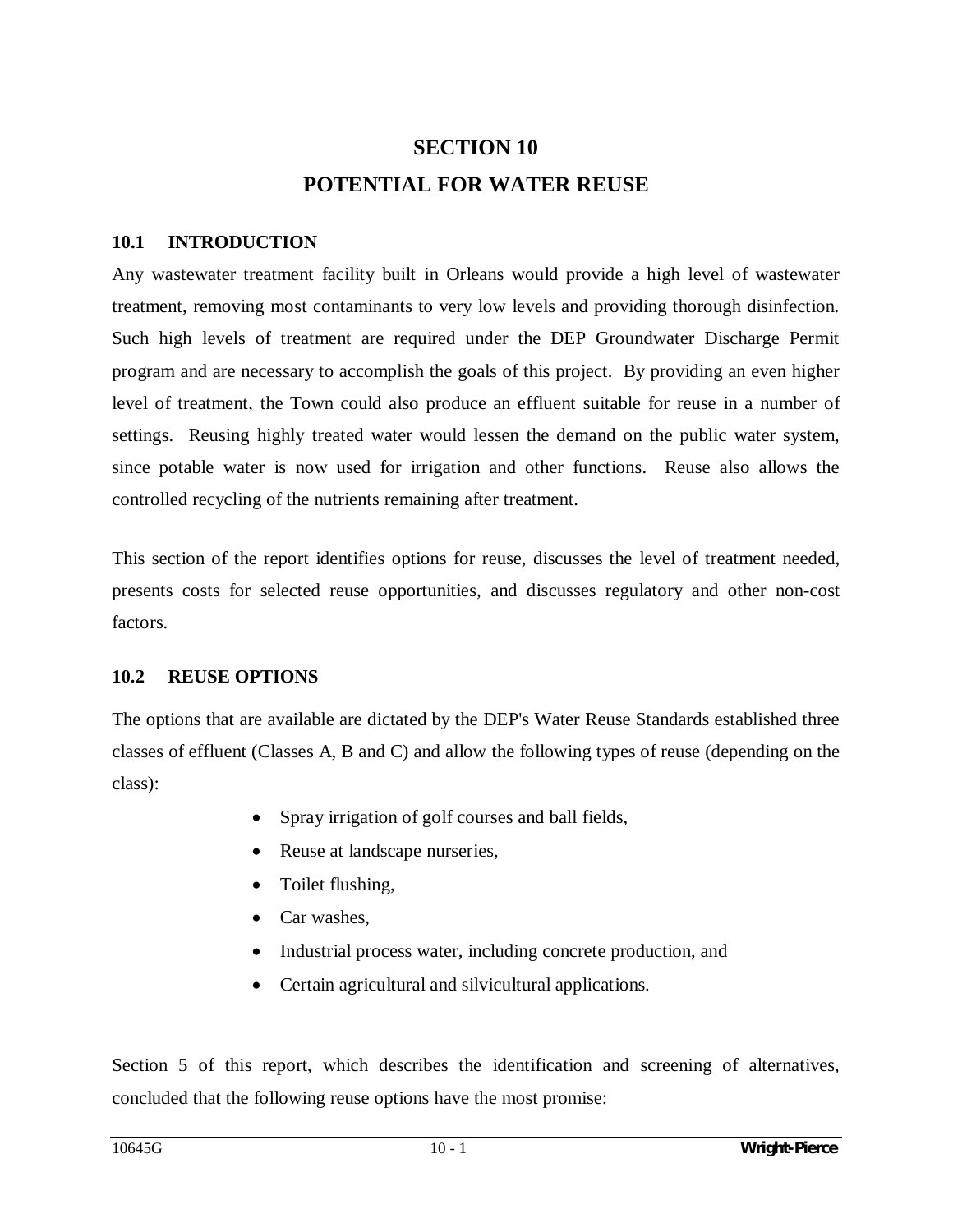- Toilet flushing at public buildings,
- Lawn irrigation at public sites,
- Irrigation of ballfields,
- Irrigation of golf courses, and
- Use of reclaimed water in concrete production.

Reuse options are considered to be viable as supplements to Plans 1 and 2, and reuse in the form of golf course irrigation is an important aspect of Plan 3. To form a uniform basis of comparison, a goal has been established to reuse a total of 10 to 15 million gallons of water each month over the period of June 15 to September 15. If that goal can be reached, then the effluent disposal facilities in each plan would see sharply reduced summer peak flows, and a month-tomonth variation in effluent volume more typical of a largely year-round community.

The reuse facilities that would be feasible parts of the three plans are described below, starting with Plan 3.

## **Plan 3**

This wastewater management plan was formulated in part around the concept of irrigation of golf courses in Brewster and Harwich that are close to the southern border of Orleans. Plan 3 would include a year-round subsurface disposal system, either at the treatment plant site or under the parking lots at one or both golf courses. This system is needed to allow effluent disposal during cold weather, and as a back-up system to the irrigation that would occur in summer months. The treatment plant would have the facilities to produce an effluent that meets the Reclaimed Water Guidelines and those facilities would be operated during the irrigation season. The cost estimates presented in Section 7 of this report include all of these facilities.

The irrigation needs of the golf courses would be discussed with course managers to see how much reused water they could accommodate. Initial calculations indicate that the 54 holes that comprise the Captains and Cape Cod National courses could use all of the 10 to 15 million gallon reuse goal discussed above. Therefore, it has been assumed that any "supplemental" reuse facilities would not be needed in this plan to reach that goal. Should discussions with course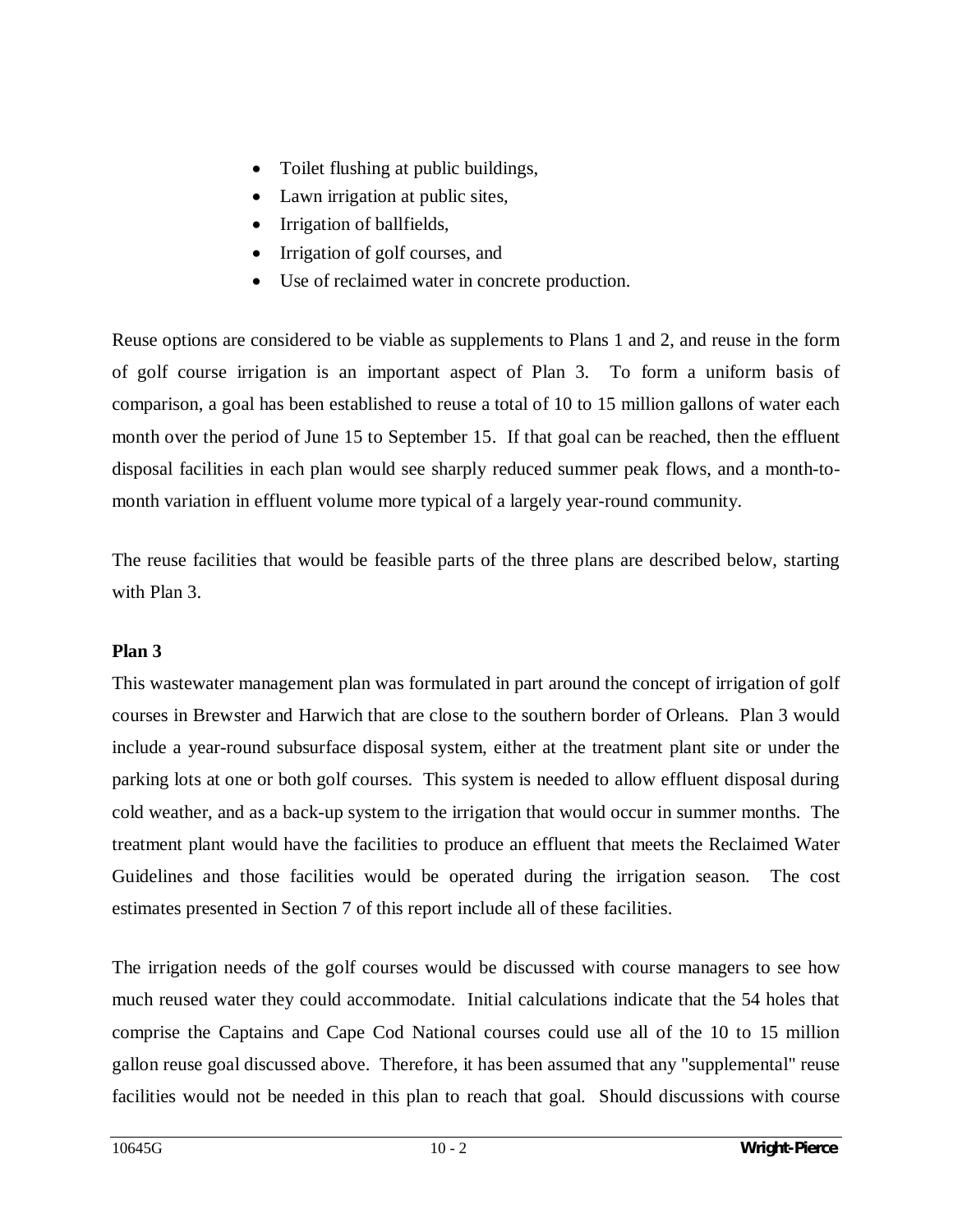managers result in lower irrigation needs, then this plan could be supplemented with effluent pipelines and irrigation facilities to serve a local tree farm and landscaping operations.

## **Plan 2**

Plan 2 includes a year-round rapid infiltration system at the site of the Tri-Town Septage Treatment Facility, which would provide both the primary means of disposal and the standby system for any summer reuse. One of the advantages of Plan 2 is the location of the treatment facility with respect to potential reuse sites. For the purposes of this evaluation, it has been assumed that the Town would build a reclaimed water pipeline from the Tri-Town site to serve a number of reuse customers in the most developed part of Orleans. As shown in Figure 10-1, that pipeline would run from Site 241 along Old Colony Road to Main Street, down Main Street to Route 28, south along Route 28 to Eldredge Parkway, along Eldredge Parkway to Route 6A and then back to the Tri-Town site. Reclaimed water would be provided to the following uses:

- Toilet flushing in public buildings to include the Highway Garage, the Snow Library, the police and fire stations, and the public toilets on Main Street and at Eldredge Field;
- Lawn irrigation at those same public facilities, as well as at town parks; and
- Irrigation of the ballfields at the Elementary and Middle Schools.

These uses could consume the full 10- to 15-million-gallon-per-month reuse goal. One additional outlet could be toilet flushing at downtown restaurants.

The wastewater treatment facility at the Tri-Town site would be equipped with additional facilities needed to achieve the higher effluent quality, which would be sized for the goal of up to 15 million gallons per month.

#### **Plan 1**

In this decentralized plan, any of the four wastewater treatment facilities could produce the higher-quality water needed for reuse. The facility at the Tri-Town site would be the favored location, given its location near potential reuse customers. The reuse opportunities near the other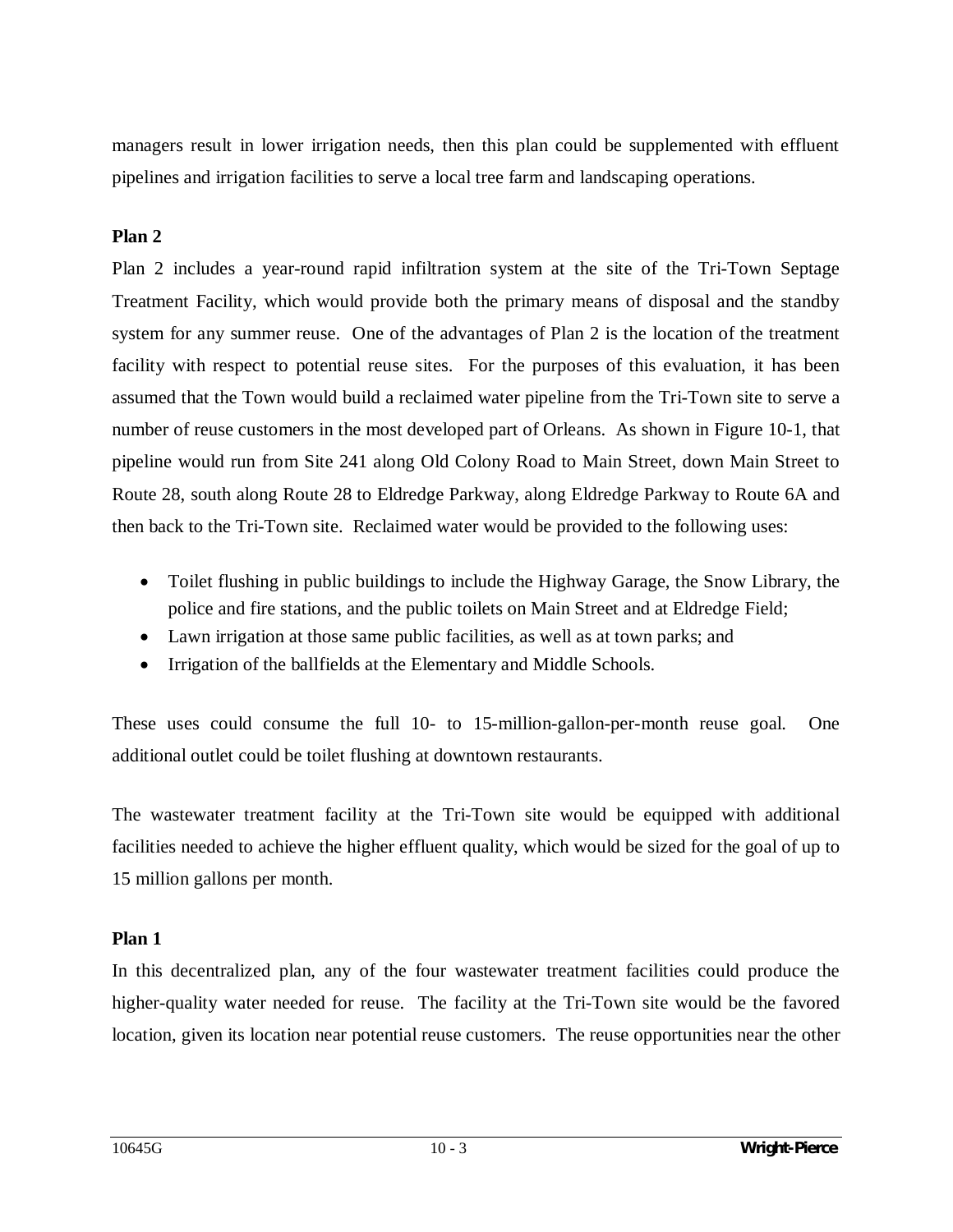

W:\GIS\_Development\Projects\10645B-Orleans\10645G\2010\_CWMP\_SEIR\Fig10-1.mxd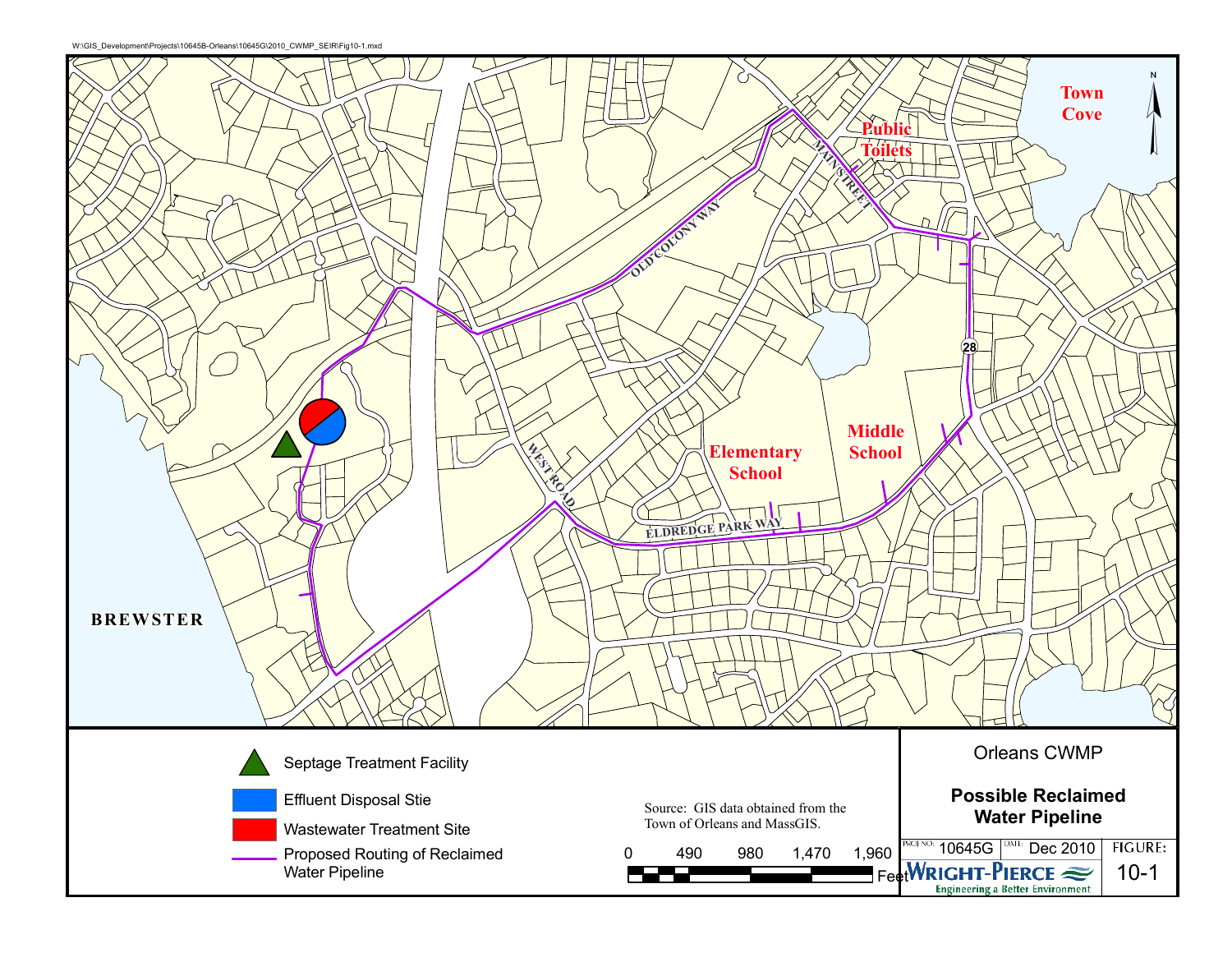three facility sites are limited primarily to private lawn watering, which would require more cost to serve than the reuse pipeline described for Plan 2. Therefore, the reuse program for Plan 1 would be the same as for Plan 2.

## **10.3 LEVEL OF TREATMENT**

The treatment standards for reclaimed water are similar to those for the standard groundwater discharge permit in some ways, and more stringent in others. With respect to BOD and nitrogen removal, the effluent limits would be the same. To enable reuse, a higher degree of suspended solids removal is required, along with a higher level of disinfection.

There are two approaches to producing reuse-quality effluent. In the first case, the treatment facility would include additional facilities for suspended solids removal following the SBR system, the biological aerated filter or the oxidation ditch needed to meet the basic requirements for a groundwater discharge permit (see Appendix B for description of these technologies). Those add-on systems would include a filtration or membrane system for high level solids removal, and enhancements to the disinfection system. In the second case, the Town could build a membrane bioreactor (MBR) to meet the basic requirements, which would not require all of the add-on systems for reuse. In the first case, the add-on equipment could be installed any time in the future that the Town chooses to proceed with a reuse program. In the second case, the Town would install the MBR as part of the initial construction, and be faced with only minor upgrading to allow reuse. If reuse is to be part of the adopted plan, it would be wise to install the MBR initially. If reuse is to be implemented later, or may not be implemented at all, it would be prudent to pursue the first option. For cost estimating purposes, it has been assumed that the add-on approach is used.

In addition to effluent quality requirements for reclaimed water, the treatment facilities would be designed for a higher level of reliability and more frequent effluent monitoring would be required. A higher level of regulatory scrutiny would also be expected.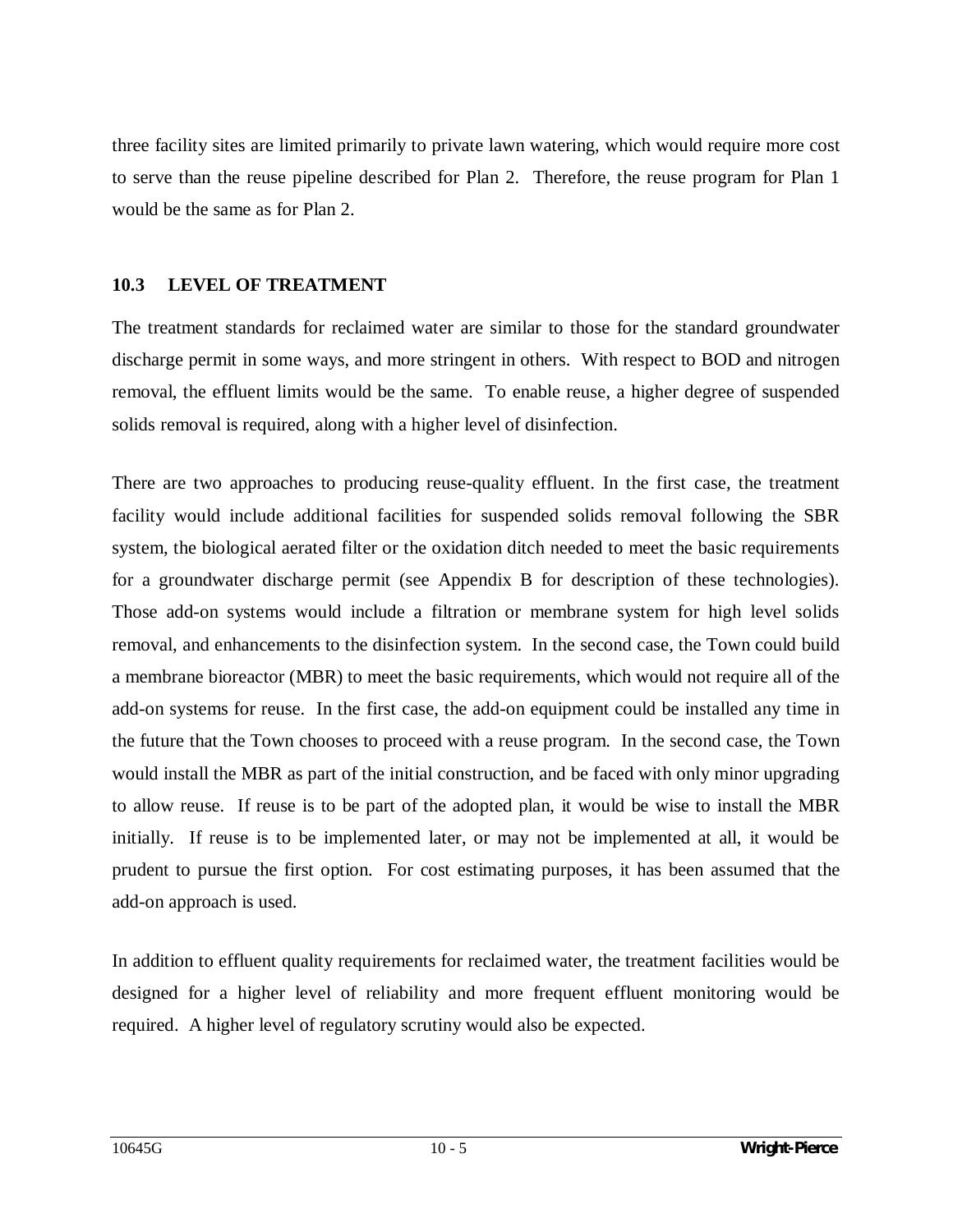## **10.4 COST ESTIMATES**

Estimates of capital costs were prepared for reuse facilities, using the same basis as the cost estimates reported in Section 7.6. The reuse program that is assumed for Plans 1 and 2 would add approximately \$7 million to the capital costs for those plans. That represents about 5% of the costs for Plan 2 and 4% of the costs for Plan 1. Operation and maintenance costs would increase with a reuse program, primarily for energy, monitoring and administrative expenses. That increase is projected to be about \$120,000 per year, which represents about 8 to 9% of the O&M costs for the basic options. On a present worth basis, the reuse program would add about \$9 million to Plans 1 and 2, an increase of 4 to 5%.

Section 7 shows how the project costs are the least for Plan 2 and the most for Plan 1. To some extent, the comparison of Plan 3 with the other plans, as previously reported, does not account for the added benefits of reuse that are implicit in that plan. This analysis of the costs to add a reuse program to Plans 1 and 2 indicates that Plan 2 would still be the least expensive, once the reuse costs are included. The capital cost of Plan 2 would be \$18 million less than Plan 3 (instead of the reported \$25 million with a Plan 2 reuse program).

These capital cost estimates assume that a reuse program would be implemented after initial development of the overall project. Should reuse be included from the beginning, its cost would be 10 to 20% less. The savings include the ability to install the reclaimed water line at the same time as the sewer system is built.

#### **10.5 REGULATORY ISSUES**

A formal municipal reuse program, serving multiple private customers, is a rarity in Massachusetts. Therefore, the Town should recognize that such a program would require time and effort in coordination with DEP to address all of the relatively new aspects of reuse.

To be effective, a reuse program must include contracts between the water supplier (the Town) and the customers. In the options described above, the customers include the Town itself, the school district, golf course owners, and (perhaps) downtown restaurant owners. These customers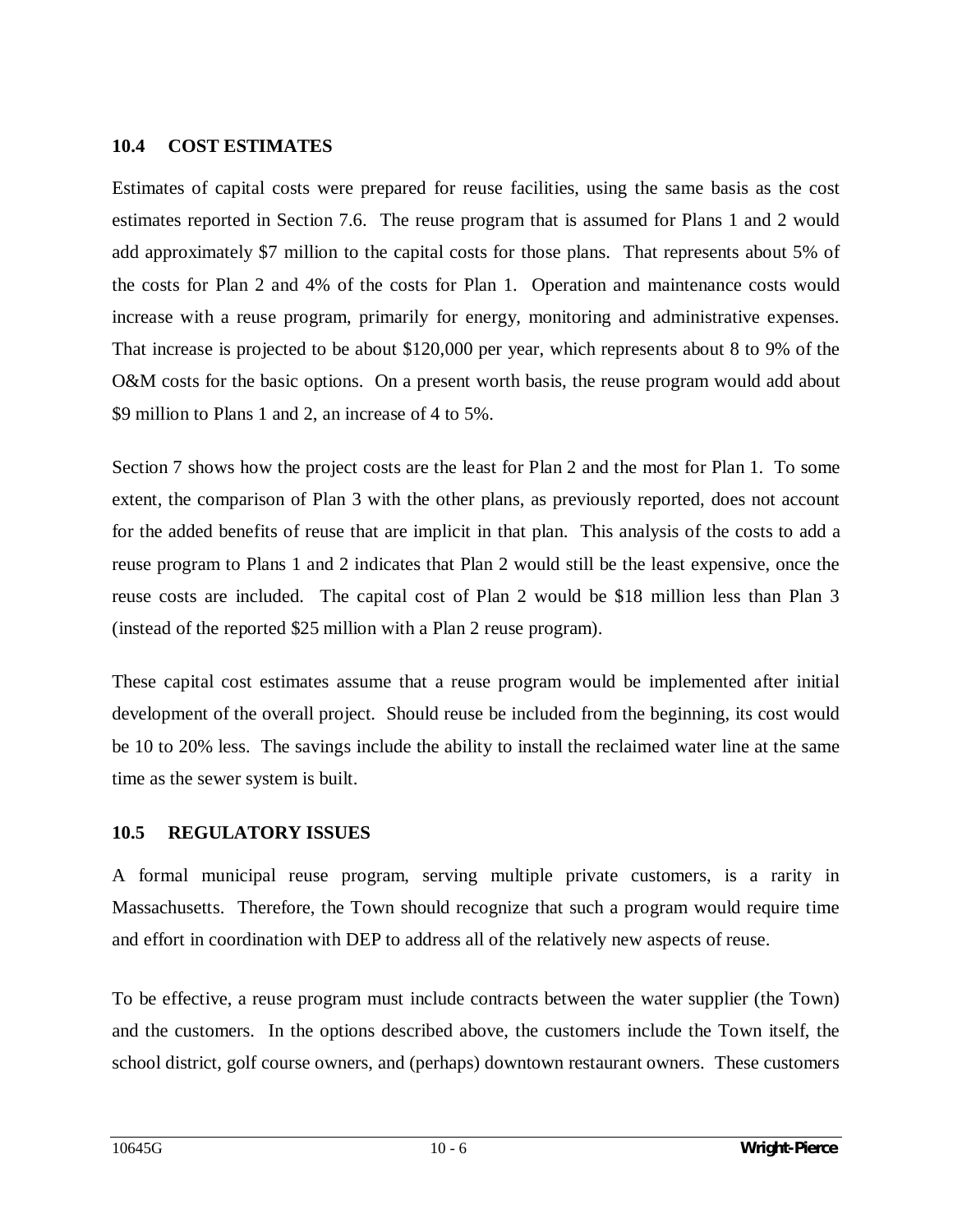are listed in the approximate order of complexity with respect to legal and administrative matters.

## **10.6 OTHER NON-COST FACTORS**

Water reuse entails costs that would only partially be offset by any revenues from the possible sale of water. If water reuse is to be implemented, it would be on the strength of non-cost factors.

Some of the advantages of a reuse program include:

- Reduced demand on the municipal water supply system;
- Reduced reliance on commercial fertilizers to the extent that nitrogen and phosphorus in the reclaimed water can offset current uses on irrigated surfaces;
- For irrigation, a higher quality recharge to the groundwater (in terms of both nutrients and a wide range of other contaminants that would be present in low concentrations), compared with other effluent disposal options;
- Reduced use of the year-round effluent disposal systems, extending their useful life; and
- Elimination of existing private irrigation wells and pumping systems whose maintenance and replacement can be costly.

Among the disadvantages of a reuse program are:

- x A higher level of oversight needed to ensure that reclaimed water is not used for inappropriate purposes;
- The legal and administrative aspects related to customer agreements and liability control; and
- Possible reduced revenue for the municipal water system.

There are two subjective advantages of a reuse program that warrant discussion, related to TMDL compliance and effluent disposal capacity.